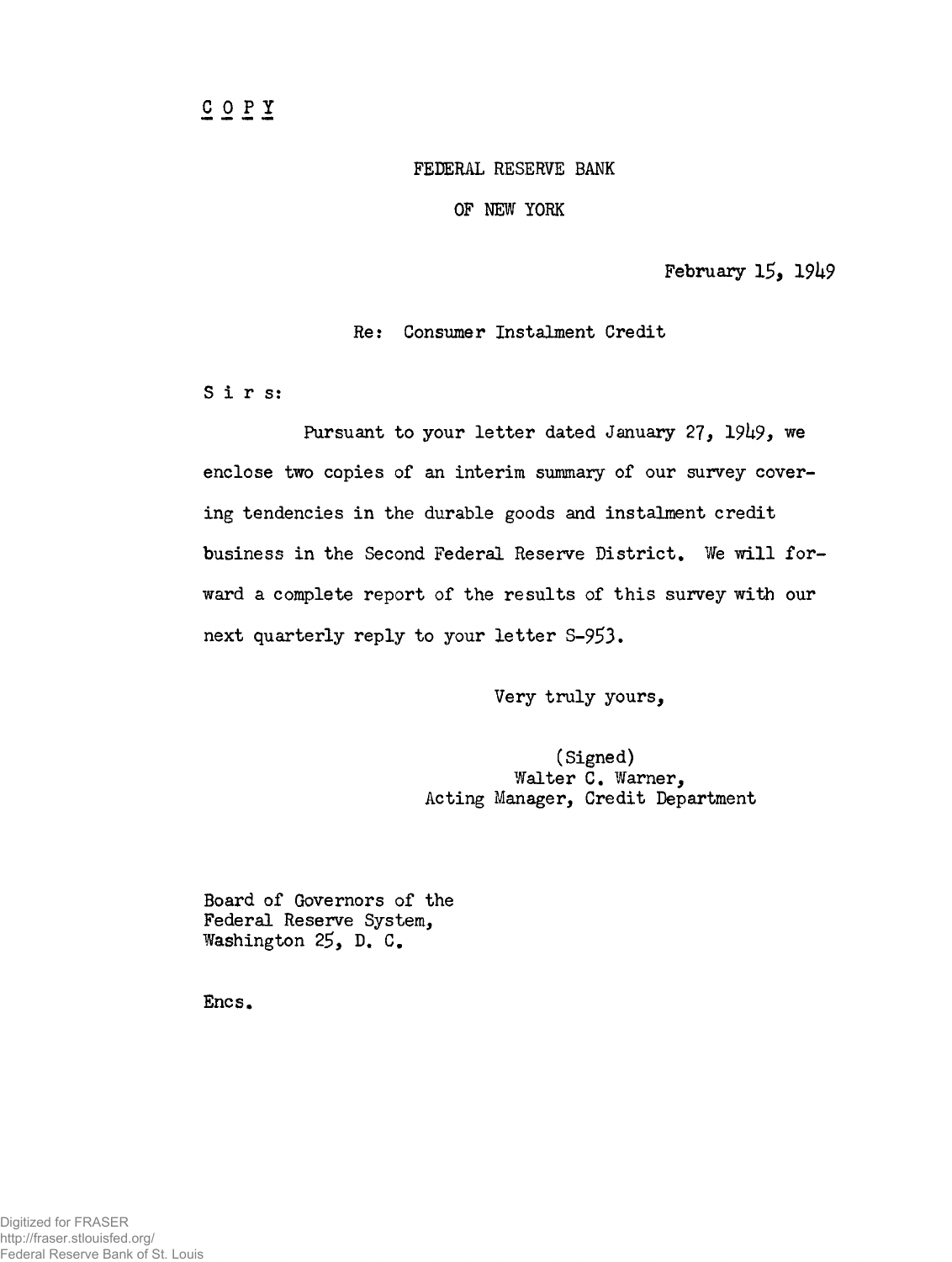The following is a summary of recent tendencies in the consumer durable goods and instalment credit fields in the Second Federal Reserve District.

The various questions asked in the Board's letter dated January 27, 19k9, and our replies thereto based on our partial findings to date are as follows:

- 1. Q. With respect to regulated articles, is there evidence of recent undue inventory accumulation? If there is no general evidence, are there any unsatisfactory inventory situations for individual articles or makes of articles?
	- A. There are indications of inventory accumulations in varying degrees in all types of regulated articles, except in the lower priced Ford, Chrysler and General Motors' cars. In some cases dealers report rumors of inventory accumulating rapidly at the manufacturers and also at points of distribution. In this connection a large manufacturer of electrical appliances is endeavoring to stabilize annual production to prevent periods of inactivity and inventory is being accumulated in anticipation of seasonal volume. Large furniture dealers do not appear to have experienced any undue accumulation of inventory.
- 2, Q. Are premiums still prevalent on "used" new cars and, if so, for what makes and about how large? To what extent is there increasing evidence of price or other merchandising concessions by sellers of automobiles, household appliances, and furniture? Does it appear that such tendencies are probably seasonal, or greater than could be explained by seasonal or other temporary influences?
	- A. There is little evidence that premium payments are still prevalent for "used" new cars. Some sales of Fords and Chevrolets are reported to have been made at premium prices but such sales are few and appear limited to these particular makes of cars. The delivery period fornost new automobiles has shortened considerably and, no doubt, is an important factor contributing to the elimination of premium payments. The lack of consumer interest in the used car field during the past few months has resulted in a substantial reduction in the used car prices, generally.

In the new car field, Kaiser-Frazer, Nash and Hudson, and some franchise dealers of other higher priced cars have been seriously affected by a decline in sales volume, and in some cases are offering inducements in the form of discounts and liberal trade-in allowances to activate sales volume. In the trade the decrease in sales volume is attributed to one or more of the following factors: (1) seasonal influences which will correct themselves in the next few months; (2) satisfaction of a more urgent postwar demand; and (3) the burden of the payment schedule imposed by Regulation W.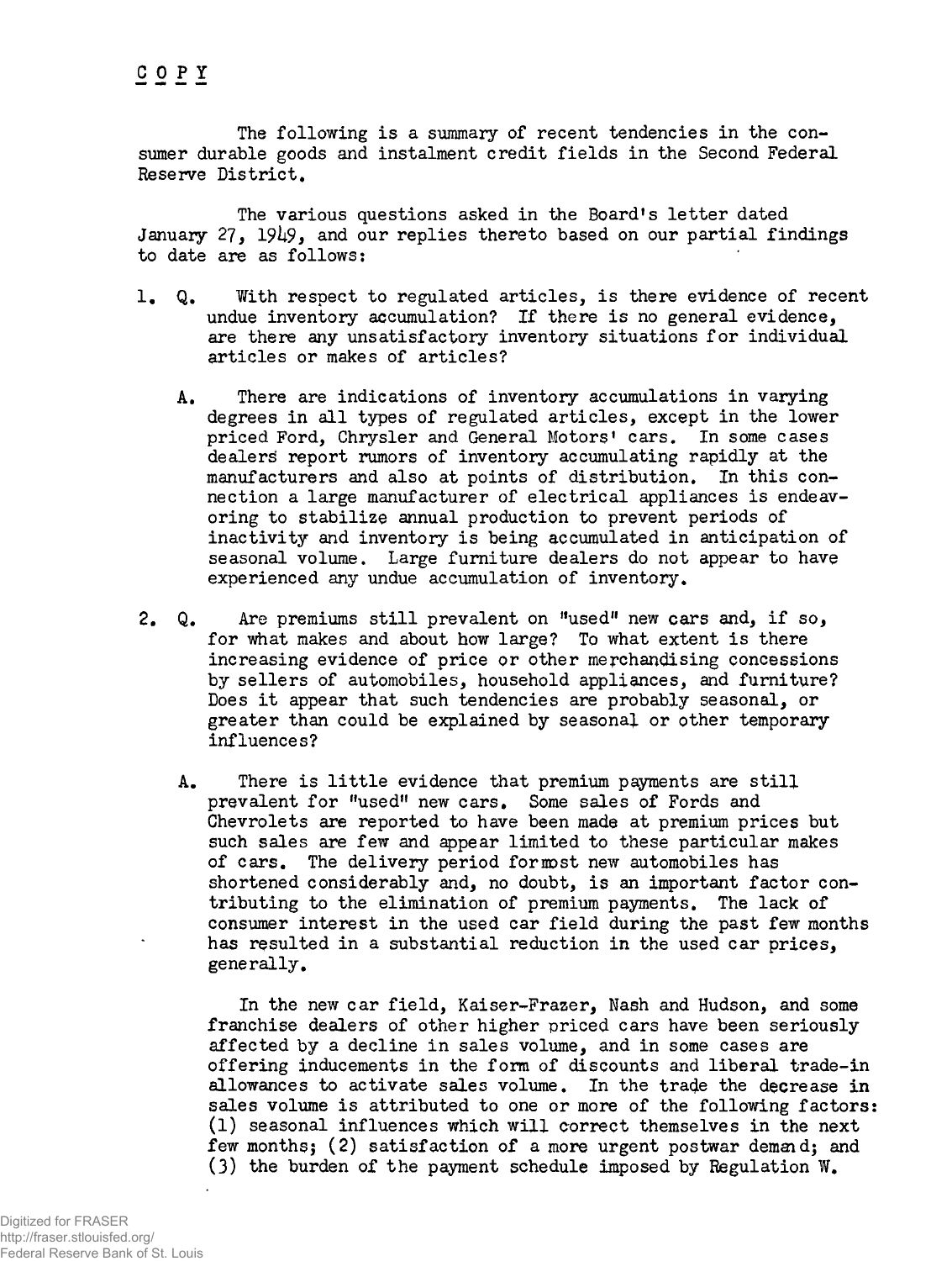The uncertainty of employment potentialities, the absence of overtime wages and expectation of lower prices in the future are also factors which are believed to have contributed to the fall-off in the demand for some makes of automobiles.

Generally, furniture dealers report a sharp decrease in sales activity since the imposition of the regulation. Since September 20 they have experienced a noticeable decrease in volume compared with the same period a year ago, and have exercised caution in making future purchase commitments. Efforts are being made to bolster sales in the form of discounts, clearance sales and liberal trade-in allowances. Registrants in these quarters feel that Regulation W has adversely affected sales volume but many also recognize that there are other factors in the economic picture which have contributed.

Conditions in the appliance field are substantially the same as in the case of the furniture houses. Volume is off and every effort is being made to stimulate sales by offering discounts, liberal trade-in allowances and clearance sales. In this field deluxe models of various articles of durable goods are particularly slow moving. Washing machines being one of the most difficult articles to dispose of and we understand a large manufacturer of washing machines has under consideration a plan by which it proposes to lease machines at a stipulated monthly rental in order to reduce inventory. In this field higher priced radios and combination radio-phonograph sets burden the average merchant and substantial price concessions, discounts and trade-in allowances are advertised daily in local newspapers in an effort to increase volume. In this connection, we have been informed in some quarters that the market for radios softened as early as April 1948. In Newark, New Jersey, several dealers have an arrangement by which they buy various items of merchandise from one another in order to clear inventories rather than to reorder the item from the manufacturer.

In general, based on our preliminary survey, it would appear that the decline is something more than a seasonal one in appliance and furniture lines.

- 3« Q. Are banks and finance companies showing increasing reluctance to handle any type of retail instalment paper? What explanations are offered for such tendencies?
	- A. Banks and finance companies report that they are exercising greater care in screening credit risks, but there is no indication of reluctance to handle any special type of instalment p^per with the exception of one instance where a sales finance company discontinued financing radios in April 1948 as the result of the market conditions. Financial institutions generally report a decline in applications for c redit and attribute this condition to the uncertainty of buyers in respect of future employment prospects; also their expectation of price reductions in many lines of consumer goods.